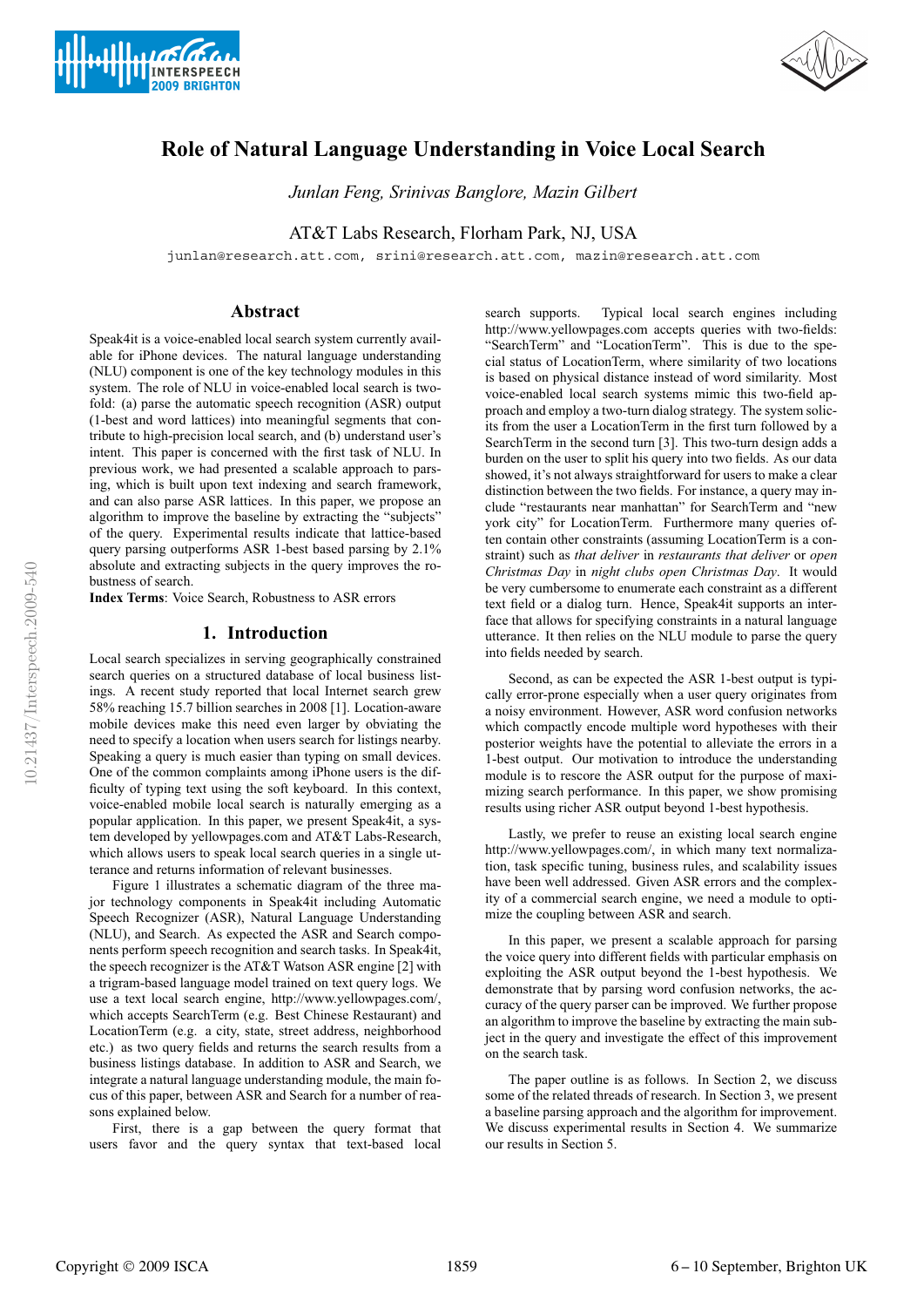

Figure 1: A schematic diagram of major technology components in Speak4it

## **2. Related Work**

There are several threads of relevant research literature including spoken language understanding (SLU) in dialog applications, query segmentation in information retrieval, named entity (NE) extraction, as well as natural language interface to database (NLIDBs).

The role of query parsing in one aspect can be considered as similar to SLU. However, most voice driven local search systems as of today do not have an SLU as a separate module. However, some capability of SLU are either integrated into ASR or Search components. For instance, BBN proposed a two-state HMM approach to do query understanding and search in the same step [6]. Most other voice search applications have applied the traditional Information Retrieval approach, vector space model (VSM), for search. In [4], the authors enhanced VSM by deemphasizing term frequency in listing names and using character level instead of word level uni/bi-gram terms. The aim was to be more tolerant to ASR errors. This approach improves recall but not precision.

Query segmentation is an important task in web search. The goal is to partition a text query into segments of text. Each text segment is believed to be an instantiation of a certain concept. Query segmentation could help a retrieval system to improve its accuracy, as segments carry implicit word proximity / ordering constraints, which may be used to filter documents [5]. An example of query segmentation is Named Entity (NE) extraction [6], which attempts to identify a predefined set of entities of interest in speech or text. However, query segments are typically more general than NEs. Typical approaches for query segmentation are based on unsupervised learning using query logs [5]. Most approaches for NE tasks rely on machine learning approaches using annotated data. These algorithms include a Hidden Markov Model, Support Vector Machines, Maximum Entropy, and Conditional Random Fields. Our task of voice query parsing confronts a combination of challenges in both NE extraction and query segmentation. Concepts such as *LocationTerm* and *SearchTerm* are similar to entities, though it is arguable whether the SearchTerm is a well-defined entity, since a user can provide varied expressions as they would for general web search. We also see a need to further segment the query for each field to achieve higher search performance. For instance, *night clubs open 24 hours nyc* is segmented to *SearchTerm: night clubs, open 24 hours* and *LocationTerm: nyc*. Furthermore, the learning approaches used in NE literature and Query segmentation literature have not been applied to weighted lattices produced by ASR.

The other related literature is natural language interface to databases (NLIDBs), which had been well-studied between 1960s and 1980s [7]. The aim is to map a natural language query into a structured query that could be used to access a database. However, most of the literature pertains to textual queries, not spoken queries. Although in its full generality the task of NLIDB is significantly more ambitious than our current task, some of the challenging problems (e.g. modifier attachment in queries) can also be seen in our task as well.

# **3. Query Parsing**

### **3.1. Baseline Approach : Query Parsing Using ASR 1-best output**

As we discussed above, there are many potential approaches we can explore for parsing a query. In the context of voice-driven local search, users expect overall system response time to be similar to that of web search. Due to the relatively long ASR latency, it leaves no room for a slow NL parser. Furthermore, the parser needs to be tightly synchronized with changes in the listing database, which is updated at least once a day. Hence, the training process also needs to be fast to accommodate the updates. In this section, we describe a probabilistic query parsing approach using text indexing and search.

We formulate the query parsing task as follows. A 1-best ASR output is a sequence of words:  $Q = q_1, q_2, \ldots, q_n$ . The parsing task is to segment  $Q$  into a sequence of concepts. Each concept can possibly span multiple words. Let  $S =$  $s_1, s_2, \ldots, s_k, \ldots, s_m$  be one of the possible segmentations comprising of m segments, where  $s_k = q_i^j = q_i, \dots, q_j, 1 \leq$  $i \leq j \leq n+1$ . The corresponding concept sequence is represented as  $C = c_1, c_2, \ldots, c_k, \ldots, c_m$ .

For a given Q, we are interested in searching for the best segmentation and concept sequence  $(S^*, C^*)$  as defined by Equation 1, which is rewritten using Bayes rule as Equation 2. The prior probability  $P(C)$  is approximated using an h-gram model on the concept sequence as shown in Equation 3. We model the segment sequence generation probability  $P(S|C)$  as shown in Equation 4, using independence assumptions. Finally, the query terms corresponding to a segment and concept are generated using Equation 5. The conditional probability  $P(q_i^j|c_k)$  can be considered as *Relevancy* defined in Equation (6).

$$
(S^*, C^*) = \underset{S, C}{\operatorname{argmax}} P(S, C) \tag{1}
$$

$$
= \underset{S,C}{\operatorname{argmax}} P(C) * P(S|C) \tag{2}
$$

$$
P(C) = P(c_1) * \prod_{m=1}^{m} P(c_k | c_{k-1}, ... c_{k-h+1})
$$
 (3)

$$
P(S|C) = \prod_{k=1}^{m^{N-1}} P(s_k | c_k)
$$
 (4)

$$
P(s_k|c_k) = P(q_i^j|c_k) = P_{c_k}(q_i) * \prod_{l=i+1}^j P_{c_k}(q_l | q_{l-1}^{l-m+1})
$$
\n(5)

To train this model, we only have access to text query logs from two distinct fields (*SearchTerm, LocationTerm*) and the listing database. We built a SearchTerm corpus by including valid queries users typed to the SearchTerm field and all the unique business listing names in the listing database. Valid queries are those queries that the search engine returns at least one business listing result or a business category. Similarly, we built a corpus for LocationTerm by concatenating valid LocationTerm queries and unique addresses including street address, city, state, and zip-code. We also built a small corpus for Filler, which contains common carrier phrases, stop words, slang phrases and typical filler words in speech. The generation probabilities as defined in (4) can be learned from these three corpora.

We implemented this approach using standard text indexing and search software. More specifically, we use Apache-Lucene in our experiments [8]. Lucene is an open-source full-featured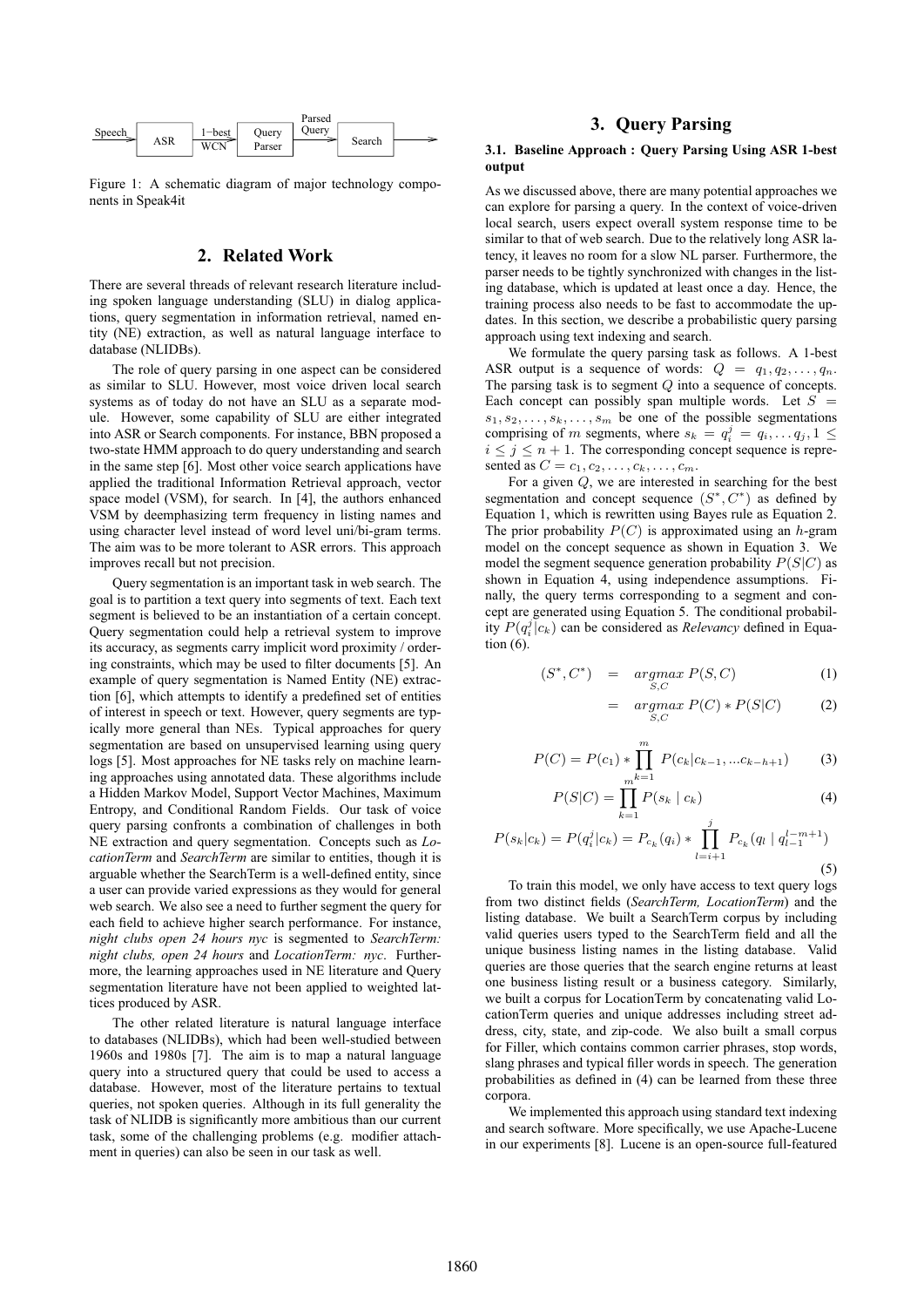text search engine library. Both Lucene indexing and search are efficient enough for our tasks. It takes a few milliseconds to return results for a common query. Indexing millions of search logs and listings can be done in minutes. Reusing text search engines allows a seamless integration between query parsing and search.

We changed the  $\texttt{tf.idf}$  based document-term relevancy metric in Lucene to approximate  $p_{c_k}(q_j)$ .

$$
p_{c_k}(q_i^j) = \frac{tf(q_i^j, d_k) + \sigma}{N} \tag{6}
$$

where  $d_k$  is a corpus of examples we collected for the concept  $c_k$ ;  $tf(q_i^j, d_k)$  is referred as the term frequency, the frequency of  $q_i^j$  in  $d_k$ ; N is the number of entries in  $d_k$ ;  $\sigma$  is an empirically determined smoothing factor.

When  $tf(q_i^j, d_k)$  is zero for all concepts, we loosen the phrase search to be a proximity search, which searches words in  $q_j^i$  within a specific distance. For instance, "burlington west virginia" ∼ 5 will find entries that include these three words within 5 words of each other.  $tf(q_i^j, d_k)$  is discounted for proximity search. For a given  $q_i^j$ , we allow a distance of  $dis(i, j) = (j - i + shift)$  words. *shift* is a parameter that is set empirically.

$$
p_{c_k}(q_i^j) = \frac{tf(q_i^j \sim dis(i,j), d_k) + \sigma}{N * shift}
$$
 (7)

#### **3.2. Query Subject Extraction**

In this section, we emphasize on parsing queries containing concepts beyond business names, business categories and business addresses. For instance, the above baseline approach parses *night clubs open christmas day new york city* into *night clubs open christmas day* as the SearchTerm and *new york city* as the LocationTerm. However, this segmentation will lead search to return no result since a high-precision local search tries to match all query words. If the listing database doesn't contain information about *night clubs* that are *open christmas day* for the given region, then search fails. Local search emphasizing on recall might consider the query to be a bag of words and thus may return listings only relevant to *christmas* but not to *night club* . *night club* is the main subject of this query. Without matching *night club*, any match with *open christmas day* results in irrelevant listings. We were motivated by this observation to extract the query subject<sup>1</sup>, which is the core concept of query and considered as the "must" match part of the query.

To solve this problem, we first considered a dependency parser [9] that parses a sentence into a dependency tree. However, off-the-shelf syntactic parsing tools do not work well on ungrammatical queries and do not provide dependency relationship on the concept level. We approach this problem by mining query logs, which latently encapsulate the most likely subject phrases. We rarely see "open christmas day" as a complete query. It often co-exists with other keywords or keyphrases. However, the term *night clubs* appears as one of the frequent queries. Based on these heuristics, we propose calculating the probability of a query term to be a subject. "Subject" here specifically means a complete query or a business listing/category name.

We refer to this probability as subject likelihood. Given a candidate query segment  $s = w_1, w_2, ... w_m$ , we represent

the subject likelihood as  $P_{sb}(s)$ . In our experiments, we estimate  $P_{sb}$  using relative frequency normalized by the number of words in  $s, nw(s)$ .

$$
P_{sb}(s) = (\lambda * \frac{Freq(s)}{N} + (1 - \lambda) * \frac{1}{N})^{\gamma}
$$
 (8)

where  $Freq(s)$  is the number of times that s appears as a complete query in the corpus.  $N$  is the number of entries in the corpus and  $\gamma = 1/nw(s)$ . We create this corpus by concatenating simple queries in the query log and two copies of listing names in the listing database. Simple queries are defined as queries that don't have explicit constraint indicators such as *that, with, etc.* or contain more than 5 words. Each simple query or listing name is treated as an entry. The query subject is a segment  $s'$  from the extracted SearchTerm that returns highest subject likelihood.

#### **3.3. Query Parsing using ASR Word Confusion Networks**

Word confusion networks (WCNs) [6] is a compact lattice format. It aligns a speech lattice with its top-1 hypothesis, yielding a "sausage"-like approximation of lattices. It has been used in applications such as word spotting and spoken document retrieval. In the following, we illustrate how we use WCNs for our query parsing task.

Figure 2 shows an example of a pruned WCN. For each word position, there are multiple alternatives and their associated negative log posterior probabilities. The 1-best path is "Gary Crites Springfield Missouri". The reference is "Dairy Queen in Springfield Missouri". ASR misrecognized "Dairy Queen" as "Gary Cities". However, the correct words "Dairy Queen" do appear in the lattice though with lower probability. The challenge is to select the correct ones from the lattice by considering both ASR posterior probabilities and parser scores.

We applied the subject model described above to prefer the hypotheses in WCN that have meaningful concepts.

For the example shown in Figure 2, we observe the negative log subject likelihood for "Dairy Queen" is 9.3. "Gary Crites" scores 15.3. We refer to this probability as subject likelihood. We use the following formula to combine subject likelihood with posterior probabilities in WCNs  $P_{cf}(s)$ :

$$
P(s) = P_{cf}(s) * P_{sb}(s)^{\lambda}
$$

$$
P_{cf}(s) = \prod_{j=1,...,nw} P_{cf}(w_j)
$$

where  $\lambda$  is used to flatten ASR posterior probabilities and  $nw$ is the number of words in s. In our experiments,  $\lambda$  is set to 0.5. We then re-rank ASR outputs based on  $P(s)$ . We will report experimental results with this approach. "Subject" is only related to SearchTerm. Considering this, we first parse the ASR 1-best and hold the extracted Location terms unchanged. Only word alternatives corresponding to the search terms are used for reranking. This also improves speed, since we make the confusion network lattice much smaller. In our initial investigations, such an approach yields promising results as illustrated in the next section.

### **4. Experiments**

Our training data consists of 18 million web queries to the two text fields: SearchTerm and LocationTerm and 11 million unique business listing names and their addresses. We use the combined data to train the parameters of the parsing models as discussed in the previous sections. We tested our

<sup>&</sup>lt;sup>1</sup>This may not correspond to the notion of a syntactic subject of a sentence.